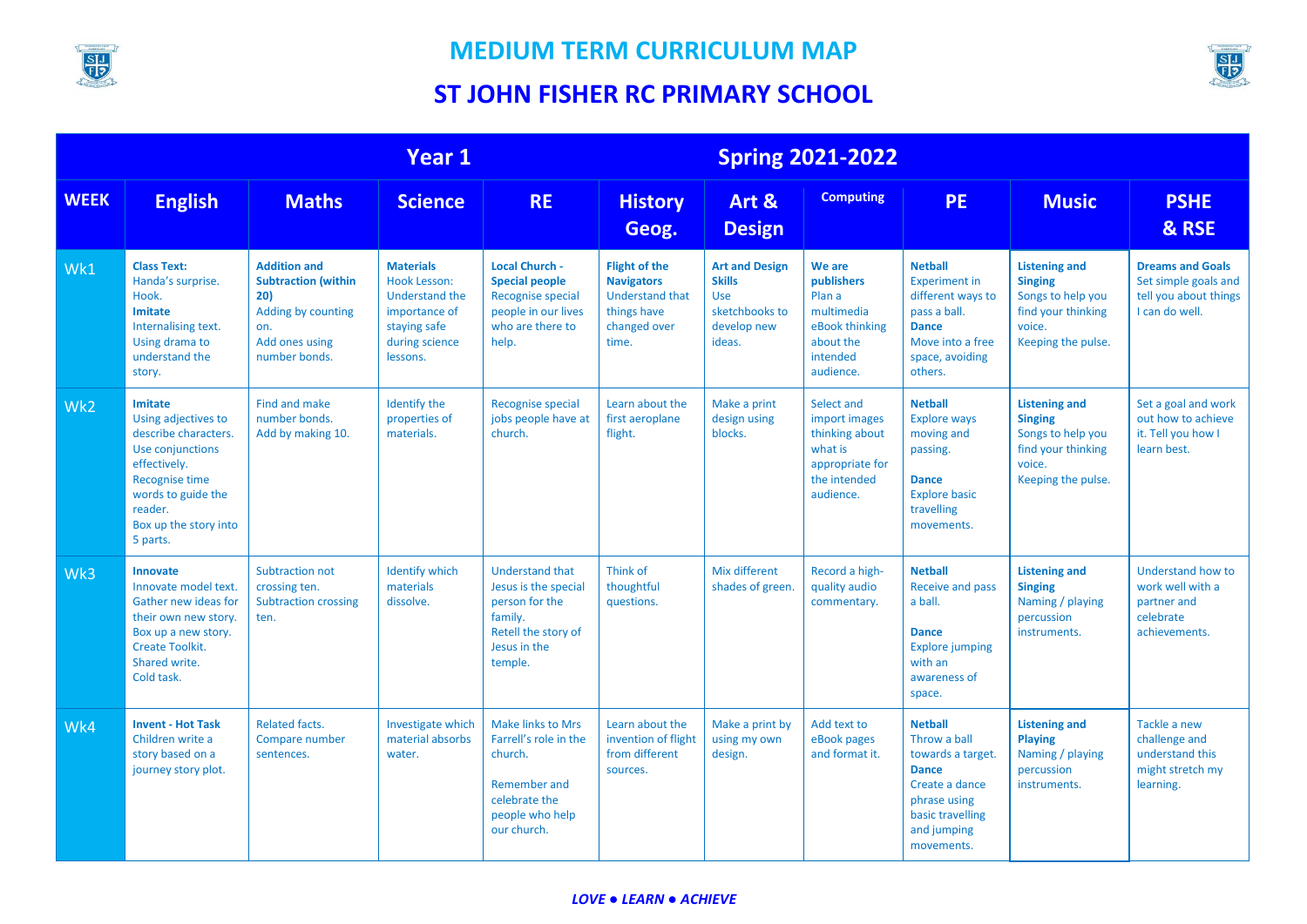



|             | <b>Year 1</b>                                                                                                                                                                                                                    |                                                                                                                |                                                                            | <b>Spring 2021-2022</b>                                                                                                                                                                                 |                                                                                                                                       |                                                                                                     |                                                                                                                                     |                                                                                                                                                         |                                                                                                                        |                                                                                                                                              |
|-------------|----------------------------------------------------------------------------------------------------------------------------------------------------------------------------------------------------------------------------------|----------------------------------------------------------------------------------------------------------------|----------------------------------------------------------------------------|---------------------------------------------------------------------------------------------------------------------------------------------------------------------------------------------------------|---------------------------------------------------------------------------------------------------------------------------------------|-----------------------------------------------------------------------------------------------------|-------------------------------------------------------------------------------------------------------------------------------------|---------------------------------------------------------------------------------------------------------------------------------------------------------|------------------------------------------------------------------------------------------------------------------------|----------------------------------------------------------------------------------------------------------------------------------------------|
| <b>WEEK</b> | <b>English</b>                                                                                                                                                                                                                   | <b>Maths</b>                                                                                                   | <b>Science</b>                                                             | <b>RE</b>                                                                                                                                                                                               | <b>History</b><br>Geog.                                                                                                               | Art &<br><b>Design</b>                                                                              | <b>Computing</b>                                                                                                                    | <b>PE</b>                                                                                                                                               | <b>Music</b>                                                                                                           | <b>PSHE</b><br>& RSE                                                                                                                         |
| Wk5         | <b>Class Text: Amazing</b><br><b>Antelopes</b><br>Hook: Explore<br>animals from the<br>fictions and non-<br>fiction text.<br><b>Imitate</b><br>Internalising text.<br>Using labels.<br><b>Using conjunctions</b><br>effectively. | <b>Place Value (within</b><br>50)<br><b>Counting forwards</b><br>and backwards within<br>50.<br>Tens and ones. | Observe which<br>materials change<br>when heated.                          | <b>Eucharist - Meals</b><br><b>Recognise special</b><br>meals we have had<br>and share a special<br>meal together.<br><b>Understand that</b><br>Catholics go to<br>Mass as a member<br>of God's family. | <b>Compare modes</b><br>of flight over<br>time.                                                                                       | Experiment<br>drawing with<br>different media.                                                      | Search for a<br>picture.<br>Learn about<br>copyright and<br>what to do if<br>they see<br>inappropriate<br>images when<br>searching. | <b>Netball</b><br><b>Develop</b><br>techniques of<br>shooting towards<br>a target.<br><b>Dance</b><br><b>Explore different</b><br>ways to balance.      | <b>Singing and</b><br><b>Playing</b><br>Percussion<br>instruments - how<br>to hold, play and<br>recognise sound.       | <b>Identify obstacles</b><br>which make it more<br>difficult to achieve<br>my new challenge<br>and work out how<br>to overcome them.         |
| Wk6         | Imitate<br><b>Creating exciting</b><br>titles.<br>Describe using<br>effective adjectives.<br>Use similes.<br><b>Explore the</b><br>importance of using<br>punctuation<br>correctly.                                              | <b>Representing numbers</b><br>to 50.<br>One more.<br>One less.                                                | <b>Identify which</b><br>materials are<br>waterproof.                      | <b>Retell the Last</b><br>Supper.<br><b>Understand how</b><br>special meals are<br>prepared.                                                                                                            | Use primary and<br>secondary<br>sources to find<br>the legacy of the<br>Wright Brothers,<br>Amy Johnson and<br><b>Bessie Coleman.</b> | Learn about<br>Louis Wain and<br>understand that<br>artists can tell<br>stories with<br>their work. | <b>Review and</b><br>revisit their<br>eBook.<br>Correct errors.<br>Evaluate how<br>suitable it is for<br>their audience.            | <b>Netball</b><br>Use skills within a<br>game.<br><b>Dance</b><br>Combine<br>travelling<br>movements and<br>jumps.                                      | <b>Singing and Playing</b><br>Percussion<br>instruments - how<br>to hold, play and<br>recognise sound.                 | Tell you how I felt<br>when I succeeded in<br>a new challenge and<br>how I celebrated.                                                       |
| Wk8         | <b>Innovate: Gather</b><br>new ideas and<br>decide a new animal<br>to focus their text<br>on.<br>Text map the<br>information report.<br>Shared write.                                                                            | Compare and order<br>numbers within 50.<br>Counting in 2s and 5s.                                              | <b>Identify which</b><br>material would<br>be useful for a<br>winter coat. | <b>Understand the</b><br>importance of the<br>'Our Father', the<br>family prayer.                                                                                                                       | Once upon a<br>season<br>Identifying the<br>four seasons in<br>the United<br>Kingdom.                                                 | <b>Moving pictures</b><br>Evaluate<br>existing<br>products.<br>Use a sliding<br>mechanism.          | We are<br>rhythmic<br>Record and<br>playback audio<br>in ScratchJr.                                                                 | <b>Rugby</b><br><b>Experiment in</b><br>different ways to<br>pass a ball.<br><b>Gymnastics</b><br>Apply gymnastic<br>shapes when<br>jumping.            | Listening, Singing &<br><b>Playing</b><br>- singing skills;<br>- introducing<br>dynamics.                              | <b>Healthy Me</b><br>Understand the<br>difference between<br>being healthy and<br>unhealthy and know<br>some ways to keep<br>myself healthy. |
| Wk9         | Cold Task.<br>Invent:<br><b>Generate further</b><br>ideas and research<br>their new animal.<br>Text map the new<br>information report.<br>Hot task.                                                                              | <b>Length and Height</b><br>Compare lengths and<br>heights.                                                    | <b>Identify the most</b><br>protective<br>materials.                       | <b>Understand that</b><br>the parish family<br>gathers for a<br>celebration after<br>mass.<br><b>Make links</b><br>between special<br>meals together                                                    | Comparing<br>weather<br>throughout the<br>seasons.                                                                                    | Create a moving<br>picture using<br>levers and<br>pivots.                                           | <b>Program sprites</b><br>in ScratchJr to<br>playback<br>recorder audio.                                                            | <b>Rugby</b><br><b>Explore different</b><br>ways of passing<br>and moving.<br><b>Gymnastics</b><br><b>Balance in a</b><br>variety of<br>different ways. | Listening, Singing &<br><b>Playing</b><br>-singing skills;<br>-percussion<br>instruments<br>- controlling<br>dynamics. | Know how to make<br>healthy lifestyle<br>choices.                                                                                            |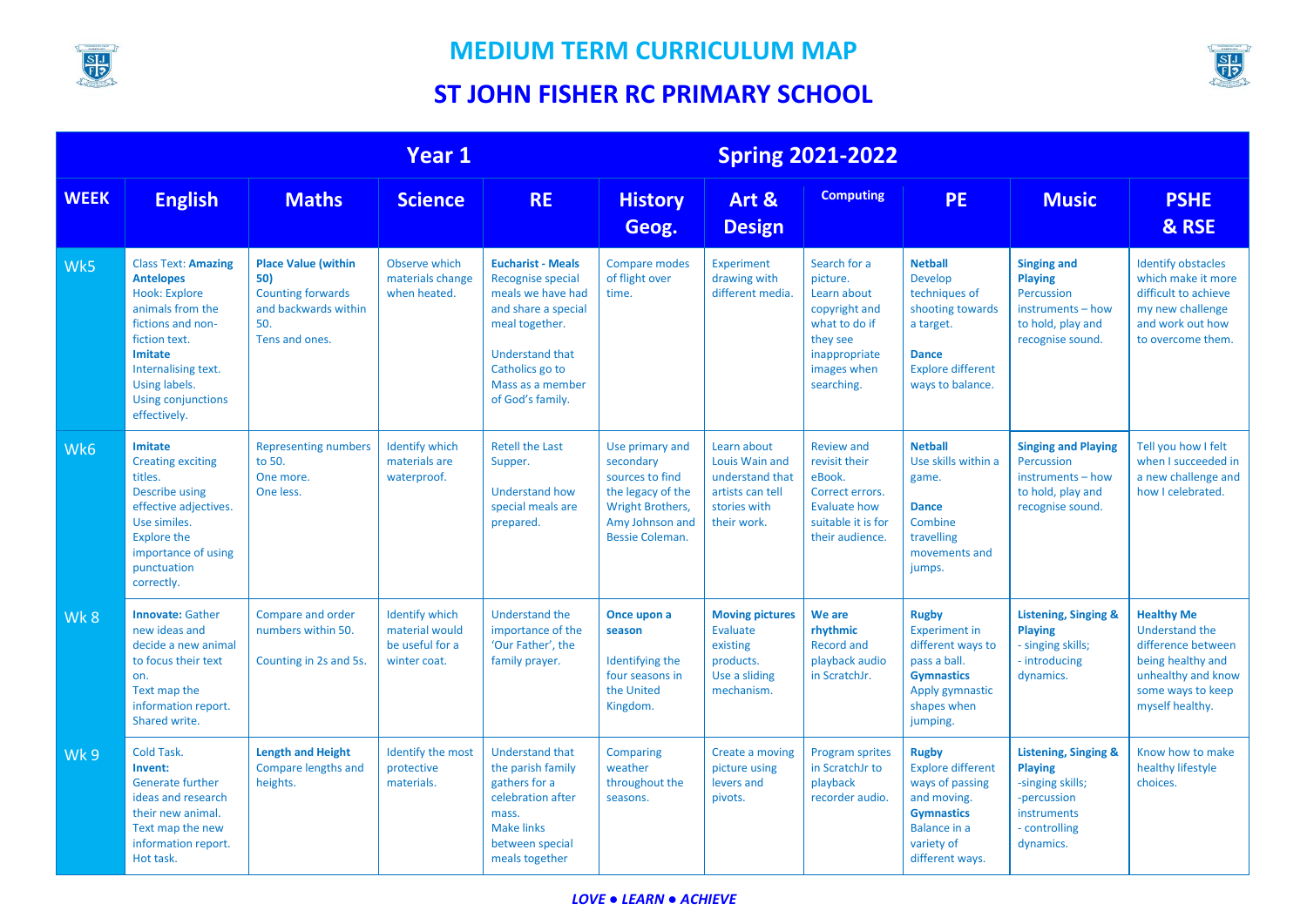



|              | Year 1                                                                                                                                                                         |                                                                                                           |                                                                      |                                                                                                                                                                                                                | <b>Spring 2021-2022</b>                                                        |                                                                       |                                                                                 |                                                                                                                                                 |                                                                                                                                                          |                                                                                                                                                                                           |
|--------------|--------------------------------------------------------------------------------------------------------------------------------------------------------------------------------|-----------------------------------------------------------------------------------------------------------|----------------------------------------------------------------------|----------------------------------------------------------------------------------------------------------------------------------------------------------------------------------------------------------------|--------------------------------------------------------------------------------|-----------------------------------------------------------------------|---------------------------------------------------------------------------------|-------------------------------------------------------------------------------------------------------------------------------------------------|----------------------------------------------------------------------------------------------------------------------------------------------------------|-------------------------------------------------------------------------------------------------------------------------------------------------------------------------------------------|
| <b>WEEK</b>  | <b>English</b>                                                                                                                                                                 | <b>Maths</b>                                                                                              | <b>Science</b>                                                       | <b>RE</b>                                                                                                                                                                                                      | <b>History</b><br>Geog.                                                        | Art &<br><b>Design</b>                                                | <b>Computing</b>                                                                | <b>PE</b>                                                                                                                                       | <b>Music</b>                                                                                                                                             | <b>PSHE</b><br>& RSE                                                                                                                                                                      |
| <b>Wk 10</b> | Invent:<br>Hot task.<br>Write a non-fiction<br>report using key<br>features such as<br>heading subheadings<br>and labels.                                                      | <b>Measure lengths using</b><br>non-standard units.<br>Introduce the ruler.                               | <b>Identify which</b><br>materials are<br>transparent and<br>opaque. | Lent/Easter -<br><b>Change</b><br><b>Recognise changes</b><br>and growth.<br><b>Understand that</b><br>Ash Wednesday is<br>the start of Lent<br>and Lent is an<br>opportunity to<br>change and a new<br>start. | Locating hot and<br>cold areas of the<br>world.                                | Create a moving<br>picture using a<br>wheel<br>mechanism.             | Use repetition<br>in ScratchJr to<br>play a pattern<br>using recorded<br>audio. | <b>Rugby</b><br>Travel safely with<br>a ball.<br><b>Gymnastics</b><br>Perform a variety<br>of stretches with<br>a partner.                      | <b>Listening, Singing &amp;</b><br><b>Playing</b><br>-singing skills;<br>-percussion<br>instruments;<br>- controlling<br>dynamics.                       | Know how to keep<br>myself clean and<br>healthy.<br><b>Understand that</b><br>germs can cause<br>illness/disease.<br><b>Household products</b><br>can be harmful if<br>not used properly. |
| <b>Wk 11</b> | <b>Poetry</b><br>Discover different<br>types of poetry.<br>Learn a new poem.                                                                                                   | Use a ruler to<br>measure.<br><b>Adding length</b><br>problems.<br><b>Subtraction length</b><br>problems. | Identify and sort<br>objects by their<br>materials.                  | Retell the story of<br>Palm Sunday and<br>Good Friday.                                                                                                                                                         | Use maps and<br>atlases to locate<br>countries around<br>the world.            | Plan and design<br>a moving<br>picture.                               | Record audio in<br>GarageBand and<br>experiment with<br>audio effects.          | <b>Rugby</b><br>Throw a ball<br>towards a target.<br><b>Gymnastics</b><br><b>Travel by</b><br>transferring<br>weight between<br>hands and feet. | <b>Listening, Singing &amp;</b><br><b>Playing</b><br>-singing skills;<br>- percussion<br>instruments<br>recognising timbre<br>& controlling<br>dynamics. | <b>Understand that</b><br>medicines can help<br>me if I feel poorly<br>and I know how to<br>use them safely.                                                                              |
| <b>Wk 12</b> | <b>Poetry</b><br>Identify the key<br>features of acrostic<br>poems.<br>Develop ideas for an<br>acrostic poem based<br>on seasons.<br>Hot task: Writing a<br>new acrostic poem. | Weight and mass<br>problems.<br><b>Measure and compare</b><br>capacity.                                   | <b>Identify which</b><br>materials can be<br>reused and<br>recycled. | Retell the story of<br>Easter Sunday.<br>Describe the key<br>parts of Holy Week.                                                                                                                               | <b>Measuring</b><br>weather and<br>using graphs to<br>display the<br>findings. | Make a moving<br>picture.<br><b>Evaluate their</b><br>moving picture. | Create a<br>repeating<br>percussion<br>pattern in<br>GarageBand.                | <b>Rugby</b><br>Use skills within a<br>game setting.<br><b>Gymnastics</b><br>Link $3$ to $4$<br>movements<br>together in a<br>sequence.         | <b>Listening, Singing &amp;</b><br><b>Playing</b><br>-singing skills;<br>- percussion<br>instruments<br>recognising timbre<br>& controlling<br>dynamics. | Know how to keep<br>safe when crossing<br>the road and about<br>people who help me<br>stay safe.                                                                                          |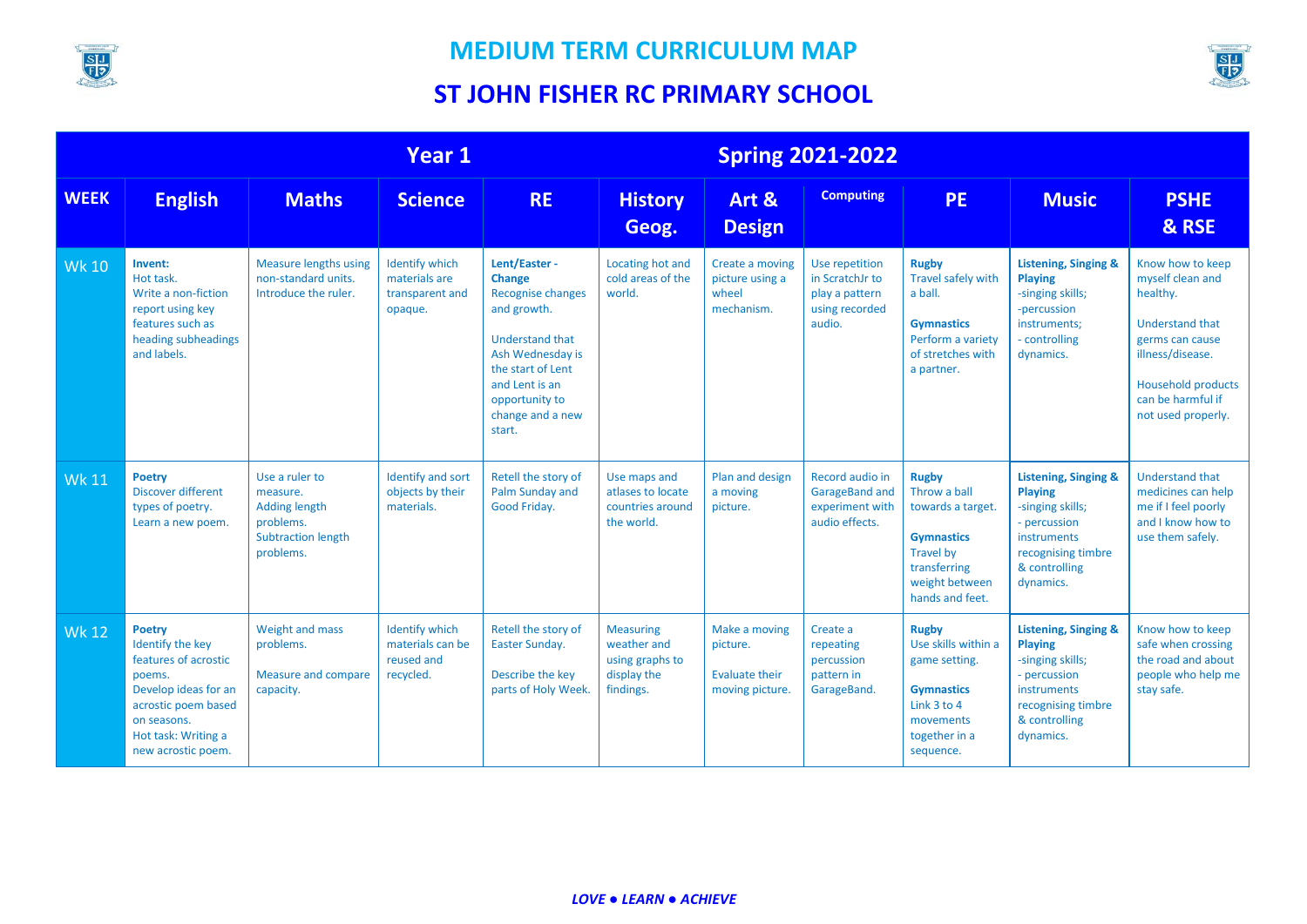



| <b>Year 1</b>                        | <b>Foundation Subjects Curriculum coverage</b>                                                                                                                                                                                                                                                                                                                                                                                                                                                                                                                      | <b>Spring 2021-2022</b>                                                                                                                                                                                                                                                                                                                                                                                                                                                                                                                                                                                                                                                                                                                                                                                                                                                                                                                                                                                                                                      |  |  |  |  |
|--------------------------------------|---------------------------------------------------------------------------------------------------------------------------------------------------------------------------------------------------------------------------------------------------------------------------------------------------------------------------------------------------------------------------------------------------------------------------------------------------------------------------------------------------------------------------------------------------------------------|--------------------------------------------------------------------------------------------------------------------------------------------------------------------------------------------------------------------------------------------------------------------------------------------------------------------------------------------------------------------------------------------------------------------------------------------------------------------------------------------------------------------------------------------------------------------------------------------------------------------------------------------------------------------------------------------------------------------------------------------------------------------------------------------------------------------------------------------------------------------------------------------------------------------------------------------------------------------------------------------------------------------------------------------------------------|--|--|--|--|
| <b>Subject and Topic</b>             | <b>Key Skills</b>                                                                                                                                                                                                                                                                                                                                                                                                                                                                                                                                                   | <b>Key Knowledge</b>                                                                                                                                                                                                                                                                                                                                                                                                                                                                                                                                                                                                                                                                                                                                                                                                                                                                                                                                                                                                                                         |  |  |  |  |
| <b>Religious</b><br><b>Education</b> | Refer to the topic cover sheet.<br>Discuss their experience and feelings about the special people and mass and what they know or<br>have heard about.<br>Wonder about the help special people give them or the special meals they have shared.<br>Recognise some stories about Jesus' life.<br>Recognise how everyone helps each other because they belong to the parish family.<br>Make links between stories about Jesus and ways we live our lives.<br>Retell some stories about Jesus' life.<br>Ask and respond to questions about what makes a person special. | Refer to the topic cover sheet.<br><b>Special People</b><br>People have different jobs and they help in different ways.<br>People have different roles in church including the priest.<br>Jesus is a special person for the parish family and we hear about him at church where we gather<br>together to celebrate Mass.<br>We can love and serve Jesus by helping others.<br><b>Meals</b><br>Meals feel special when we are with the people we love.<br>Catholics celebrate Jesus' last meal at church.<br>The bread represents his body and the wine represents his blood.<br>Holy Communion means being close to Jesus, God his father and to each other as we God's children.<br>Lent/Easter<br>Lent is a time of waiting and preparation for Easter.<br>Ash Wednesday is the start of Lent and a time to change our ways and follow Jesus.<br>The Our Father Prayer reminds us to ask for forgiveness when we make wrong choices.<br>Jesus died on Good Friday because he loves us.<br>Easter Sunday is a sign of hope when Jesus was given a new life. |  |  |  |  |
| <b>Science</b>                       | Perform simple tests and draw conclusions based on the observations made.<br>Sort objects into the materials they are made from.<br>Test the durability, transparency and absorbance of a range of materials and suggest suitable uses<br>for these in everyday objects.<br>Use simple equipment when performing tests.<br>Record data on a table.                                                                                                                                                                                                                  | <b>Materials</b><br>Recognise the importance of working in a safe science environment.<br>Distinguish between an object and the material from which it is made.<br>Explain what everyday material objects are made from.<br>Recognise ways we can reuse and recycle materials.<br>Group objects based on their properties.                                                                                                                                                                                                                                                                                                                                                                                                                                                                                                                                                                                                                                                                                                                                   |  |  |  |  |
| <b>History</b>                       | Pupils use common words and phrases relating to the passing of time.<br>Compare and identify similarities and differences life now and the past.<br>Ask questions based on our previous learning.<br>Use a wide range of vocabulary relating to everyday historical terms.<br>Understand some of the ways in which we find out about the past and identify different ways in<br>which it is represented.                                                                                                                                                            | <b>Flight of the navigators</b><br>Use key words to describe the passing of time.<br>Name key modes of flight.<br>Name important figures in early aviation, including The Wright Brothers, Bessie Coleman and Amy<br>Johnson.<br>Understand how flight changed the world.                                                                                                                                                                                                                                                                                                                                                                                                                                                                                                                                                                                                                                                                                                                                                                                    |  |  |  |  |
| <b>Geography</b>                     | Use basic vocabulary to name weather types.<br>Compare the weather in multiple locations around the world.<br>Use first hand experiences, maps and other sources to identify landmarks, human and physical<br>features.<br>Compare daily weather patterns.<br>Measure daily rainfall and sunshine hours.                                                                                                                                                                                                                                                            | Once upon a season<br>Name the four seasons and the months of the year they take place.<br>Locate the United Kingdom and a world map.<br>Name different types of weather and link them to the seasons they may take place in.<br>Know the four compass points.<br>I know the difference between human and physical features and can give examples.<br>Give examples of hot and cold places on Earth.                                                                                                                                                                                                                                                                                                                                                                                                                                                                                                                                                                                                                                                         |  |  |  |  |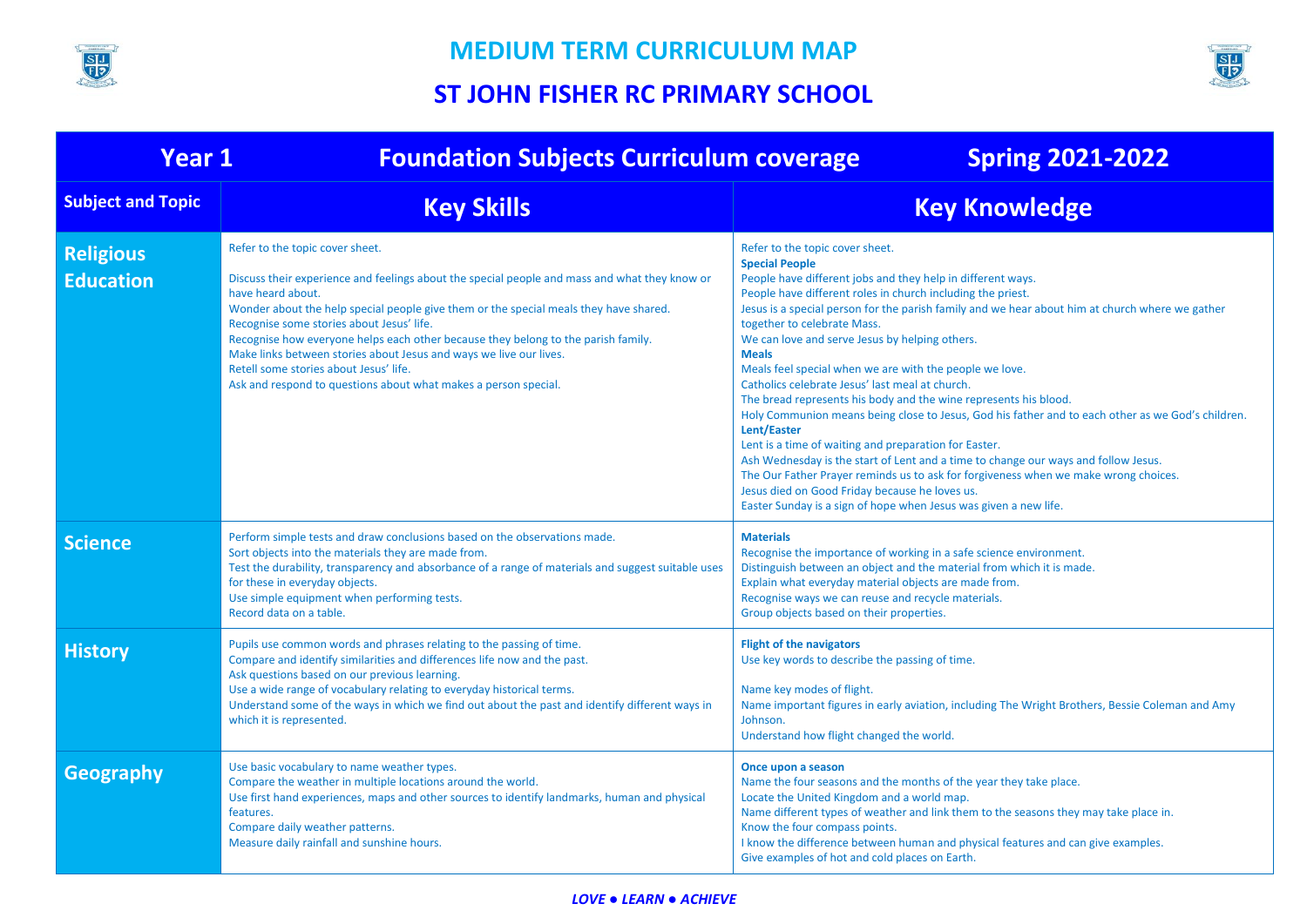



| <b>Year 1</b>                       | <b>Foundation Subjects Curriculum coverage</b>                                                                                                                                                                                                                                                                                                                                                                 | <b>Spring 2021-2022</b>                                                                                                                                                                                                                                                                                                                                                                                                                                                                                                                                             |  |  |  |  |
|-------------------------------------|----------------------------------------------------------------------------------------------------------------------------------------------------------------------------------------------------------------------------------------------------------------------------------------------------------------------------------------------------------------------------------------------------------------|---------------------------------------------------------------------------------------------------------------------------------------------------------------------------------------------------------------------------------------------------------------------------------------------------------------------------------------------------------------------------------------------------------------------------------------------------------------------------------------------------------------------------------------------------------------------|--|--|--|--|
| <b>Subject and Topic</b>            | <b>Key Skills</b>                                                                                                                                                                                                                                                                                                                                                                                              | <b>Key Knowledge</b>                                                                                                                                                                                                                                                                                                                                                                                                                                                                                                                                                |  |  |  |  |
| <b>Computing</b>                    | We are publishers<br>Plan a small multimedia eBook.<br>Choose and import pictures.<br>Record audio commentary.<br>Add and format tiles and other text.<br>We are rhythmic<br>Record audio on the iPad.<br>Playback audio they have recorded.<br>Program sprites in 'ScratchJr' to play audio.<br>Apply filters to audio they have recorded.<br>Create a repeating sequence of drum or other percussion sounds. | We are publishers<br>Take account of the interest of the audience when deciding what to include in their eBook.<br>Respecting privacy and other people's copyright is important.<br>Audio is sound and Clipart is a stock of images.<br>Ebook stands for electronic book.<br>We are rhythmic<br>Through a microphone, sounds can be recorded, played back and re-recorded if needed.<br>My sprite is programmed by me to perform instructions.<br>I can make complex patterns by using the repeat block.<br>I can add effects to change the sound of my recordings. |  |  |  |  |
| <b>Art</b>                          | Use different materials and identify likes and dislikes.<br>Make a print design by using different colours and a simple block design.<br>Mix primary colours to make secondary colours.<br>Make a print using different materials (foam and card).<br>Explore using different mediums and discuss the effect they create.<br>Describe details and compare different pieces of art.                             | Sketchbooks are for trying things out and developing ideas.<br>Think about the objects carefully and use the right amount of paint to accurately make patterns.<br>Objects can be used to make block designs/patterns.<br>Mixing different yellows and blues make different shades of green.<br>Abstract art uses shape and colour.<br>Pieces of art tell a story with different elements and meanings.                                                                                                                                                             |  |  |  |  |
| Design &<br><b>Technology</b>       | Test and explore ways to make pictures move by using sliders and wheels.<br>Evaluate existing picture books and identify likes and dislikes.<br>Create a design criteria for Reception children - to make a moving picture book with traditional<br>stories/nursery rhymes.<br>Use a design criteria to plan, design and test a moving picture.                                                                | Mechanisms make the pictures move in different ways.<br>Sliders and wheels are examples of mechanisms.<br>Split pins act as an axel for the picture to move and pivot.<br>Levers move up and down.<br>The design criteria is a set of rules for us to follow and test against at the end of the making process.                                                                                                                                                                                                                                                     |  |  |  |  |
| <b>Physical</b><br><b>Education</b> | Experiment with different ways of travelling, throwing and jumping, increasing awareness of<br>speed and distance.<br>Children will develop their spatial awareness and ability to move confidently and safely in their<br>own general space.<br>Pupils will develop their teamwork skills and use them in game scenarios.<br>Be competitive with themselves and others.                                       | Recognise the importance of warming up, stretching and cooling down.<br>Recognise the importance of staying hydrated while exercising.<br>Know the human senses and how to use them when finding space.<br>Recognise different body parts, the way they can move and how we can use them in different sports<br>and activities.<br>Know that when throwing/kicking accurately they should look at the target and aim.<br>Know basic rules in hockey and netball.                                                                                                    |  |  |  |  |
| <b>Music</b>                        | Distinguish between singing & thinking voice.<br>Pitch-match with increasing accuracy (solfa - m-s-l).<br>Sing in a group and individually as a soloist e.g. in a short 'call and response' song.<br>Use internal thinking voice with increasing accuracy and control, to identify and place a starting<br>pitch.<br>Identify and mark the steady pulse in songs and other pieces.                             | Everyone has a singing voice.<br>Pitch can be heard internally using the thinking voice.<br>Pulse is a continuous, regular, steady beat that can be felt internally, like a musical 'heart-beat'.<br>Different sound sources produce different sound qualities - every instrument has its own unique<br>'voice'.<br>Dynamics means volume of sound – loud or soft / louder / softer.<br>Changes in dynamics are used to add contrast or create a particular effect.                                                                                                 |  |  |  |  |